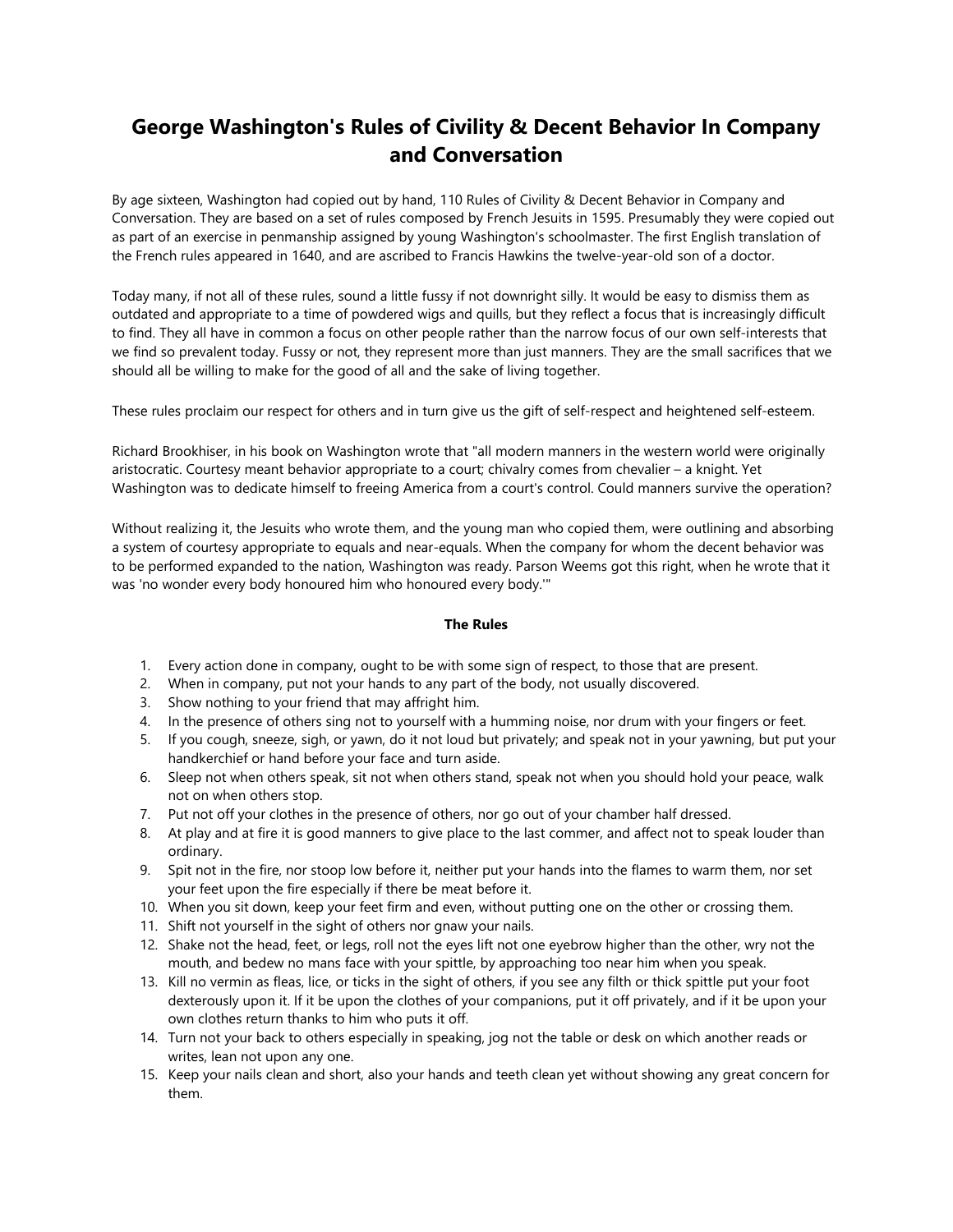- 16. Do not puff up the cheeks, loll not out the tongue, rub the hands or beard, thrust out the lips, or bite them or keep the lips too open or too close.
- 17. Be no flatterer, neither play with any that delights not to be play'd withal.
- 18. Read no letters, books, or papers in company but when there is a necessity for the doing of it you must ask leave: come not near the books or writings of another so as to read them unless desired or give your opinion of them unasked also look not nigh when another is writing a letter.
- 19. Let your countenance be pleasant but in serious matters somewhat grave.
- 20. The gestures of the body must be suited to the discourse you are upon.
- 21. Reproach none for the infirmities of nature, nor delight to put them that have in mind thereof.
- 22. Show not yourself glad at the misfortune of another though he were your enemy.
- 23. When you see a crime punished, you may be inwardly pleased; but always show pity to the suffering offender.
- 24. Do not laugh too loud or too much at any public spectacle.
- 25. Superfluous complements and all affectation of ceremony are to be avoided, yet where due they are not to be neglected.
- 26. In pulling off your hat to persons of distinction, as noblemen, justices, churchmen make a reverence, bowing more or less according to the custom of the better bred, and quality of the person. Amongst your equals expect not always that they should begin with you first, but to pull off the hat when there is no need is affectation, in the manner of saluting and resaluting in words keep to the most usual custom.
- 27. Tis ill manners to bid one more eminent than yourself be covered as well as not to do it to whom it's due. Likewise he that makes too much haste to put on his hat does not well, yet he ought to put it on at the first, or at most the second time of being asked; now what is herein spoken, of qualification in behavior in saluting, ought also to be observed in taking of place, and sitting down for ceremonies without bounds is troublesome.
- 28. If any one comes to speak to you while you are are sitting, stand up though he be your inferior, and when you present seats let it be to every one according to his degree.
- 29. When you meet with one of greater quality than yourself, stop, and retire especially if it be at a door or any straight place to give way for him to pass.
- 30. In walking, the highest place in most countries seems to be on the right hand, therefore place yourself on the left of him whom you desire to honor: but if three walk together the middest place is the most honorable; the wall is usually given to the most worthy if two walk together.
- 31. If any one far surpasses others, either in age, estate, or merit yet would give place to a meaner than himself in his own lodging or elsewhere the one ought not to except it, so he on the other part should not use much earnestness nor offer it above once or twice.
- 32. To one that is your equal, or not much inferior, you are to give the chief place in your lodging and he to who is offered ought at the first to refuse it but at the second to accept though not without acknowledging his own unworthiness.
- 33. They that are in dignity or in office have in all places precedency but whilst they are young they ought to respect those that are their equals in birth or other qualities, though they have no public charge.
- 34. It is good manners to prefer them to whom we speak before ourselves especially if they be above us with whom in no sort we ought to begin.
- 35. Let your discourse with men of business be short and comprehensive.
- 36. Artificers and persons of low degree ought not to use many ceremonies to lords, or others of high degree but respect and highly honor them, and those of high degree ought to treat them with affability and courtesy, without arrogance.
- 37. In speaking to men of quality, do not lean nor look them full in the face, nor approach too near them, at lest keep a full pace from them.
- 38. In visiting the sick, do not presently play the physician if you be not knowing therein.
- 39. In writing or speaking, give to every person his due title according to his degree and the custom of the place.
- 40. Strive not with your superiors in argument, but always submit your judgment to others with modesty.
- 41. Undertake not to teach your equal in the art himself professes; it savours of arrogance.
- 42. Let thy ceremonies in courtesy be proper to the dignity of his place with whom thou converses for it is absurd to act the same with a clown and a prince.
- 43. Do not express joy before one sick or in pain for that contrary passion will aggravate his misery.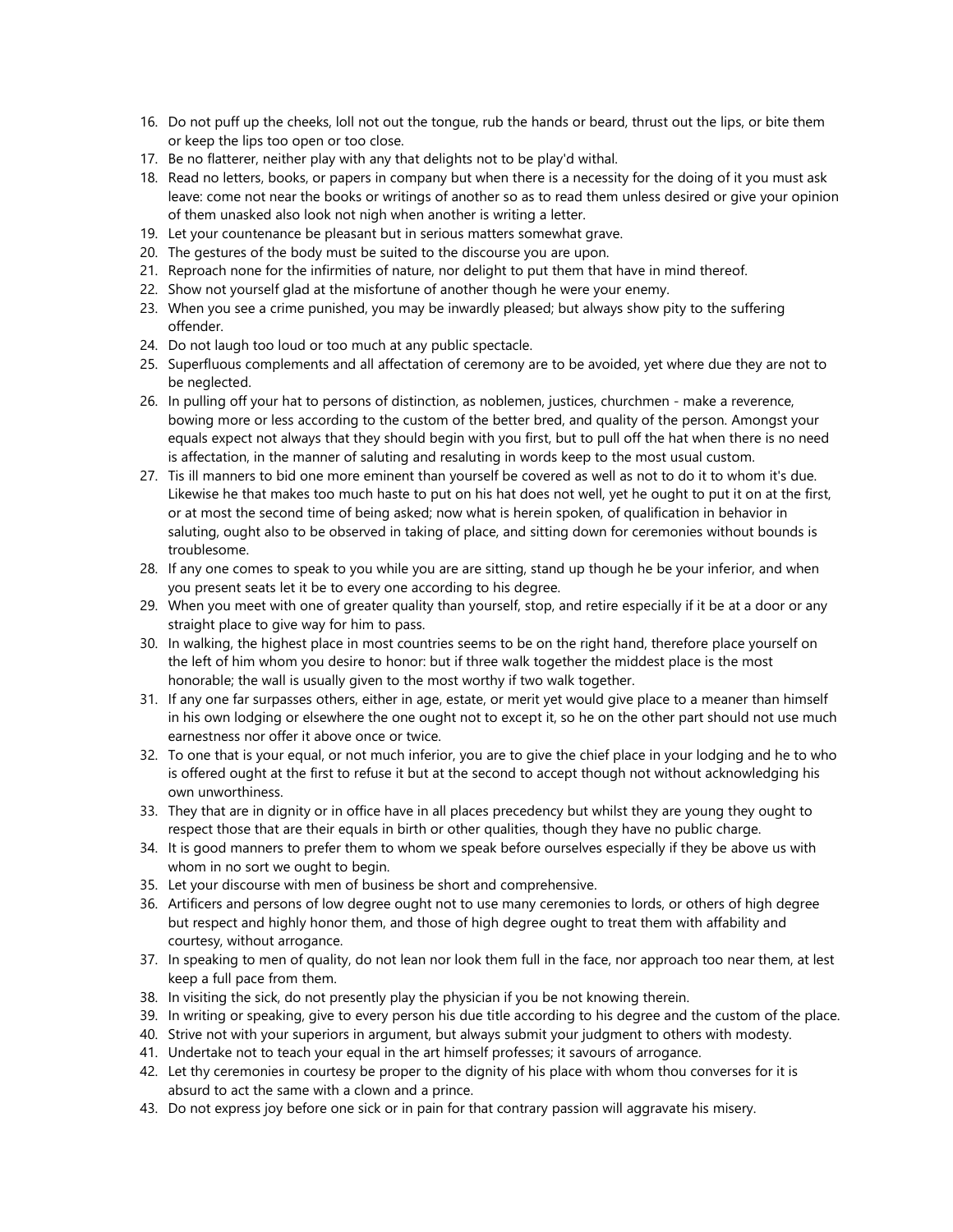- 44. When a man does all he can though it succeeds not well, blame not him that did it.
- 45. Being to advise or reprehend any one, consider whether it ought to be in public or in private; presently, or at some other time in what terms to do it and in reproving show no sign of cholar but do it with all sweetness and mildness.
- 46. Take all admonitions thankfully in what time or place soever given but afterwards not being culpable take a time and place convenient to let him him know it that gave them.
- 47. Mock not nor jest at any thing of importance, break [n]o jest that are sharp biting and if you deliver any thing witty and pleasant abstain from laughing thereat yourself.
- 48. Wherein you reprove another be unblameable yourself; for example is more prevalent than precepts.
- 49. Use no reproachful language against any one, neither curse nor revile.
- 50. Be not hasty to believe flying reports to the disparagement of any.
- 51. Wear not your clothes, foul, ripped or dusty but see they be brushed once every day at least and take heed that you approach not to any uncleaness.
- 52. In your apparel be modest and endeavor to accommodate nature, rather than to procure admiration keep to the fashion of your equals such as are civil and orderly with respect to times and places.
- 53. Run not in the streets, neither go too slowly nor with mouth open go not shaking your arms kick not the earth with your feet, go not upon the toes, nor in a dancing fashion.
- 54. Play not the peacock, looking every where about you, to see if you be well decked, if your shoes fit well, if your stockings sit neatly, and clothes handsomely.
- 55. Eat not in the streets, nor in the house, out of season.
- 56. Associate yourself with men of good quality if you esteem your own reputation; for 'is better to be alone than in bad company.
- 57. In walking up and down in a house, only with one in company if he be greater than yourself, at the first give him the right hand and stop not till he does and be not the first that turns, and when you do turn let it be with your face towards him, if he be a man of great quality, walk not with him cheek by joul but somewhat behind him; but yet in such a manner that he may easily speak to you.
- 58. Let your conversation be without malice or envy, for 'is a sign of a tractable and commendable nature: and in all causes of passion admit reason to govern.
- 59. Never express anything unbecoming, nor act against the rules moral before your inferiors.
- 60. Be not immodest in urging your friends to discover a secret.
- 61. Utter not base and frivolous things amongst grave and learned men nor very difficult questions or subjects among the ignorant or things hard to be believed, stuff not your discourse with sentences amongst your betters nor equals.
- 62. Speak not of doleful things in a time of mirth or at the table; speak not of melancholy things as death and wounds, and if others mention them change if you can the discourse, tell not your dreams but to your intimate friend.
- 63. A man ought not to value himself of his achievements, or rare qualities of wit; much less of his riches, virtue or kindred.
- 64. Break not a jest where none take pleasure in mirth, laugh not aloud, nor at all without occasion, deride no man's misfortune, though there seem to be some cause.
- 65. Speak not injurious words neither in jest nor earnest scoff at none although they give occasion.
- 66. Be not forward but friendly and courteous; the first to salute, hear and answer and be not pensive when it's a time to converse.
- 67. Detract not from others neither be excessive in commanding.
- 68. Go not thither, where you know not, whether you shall be welcome or not. Give not advice without being asked and when desired do it briefly.
- 69. If two contend together take not the part of either unconstrained; and be not obstinate in your own opinion, in things indifferent be of the major side.
- 70. Reprehend not the imperfections of others for that belongs to parents, masters and superiors.
- 71. Gaze not on the marks or blemishes of others and ask not how they came. What you may speak in secret to your friend deliver not before others.
- 72. Speak not in an unknown tongue in company but in your own language and that as those of quality do and not as the vulgar; sublime matters treat seriously.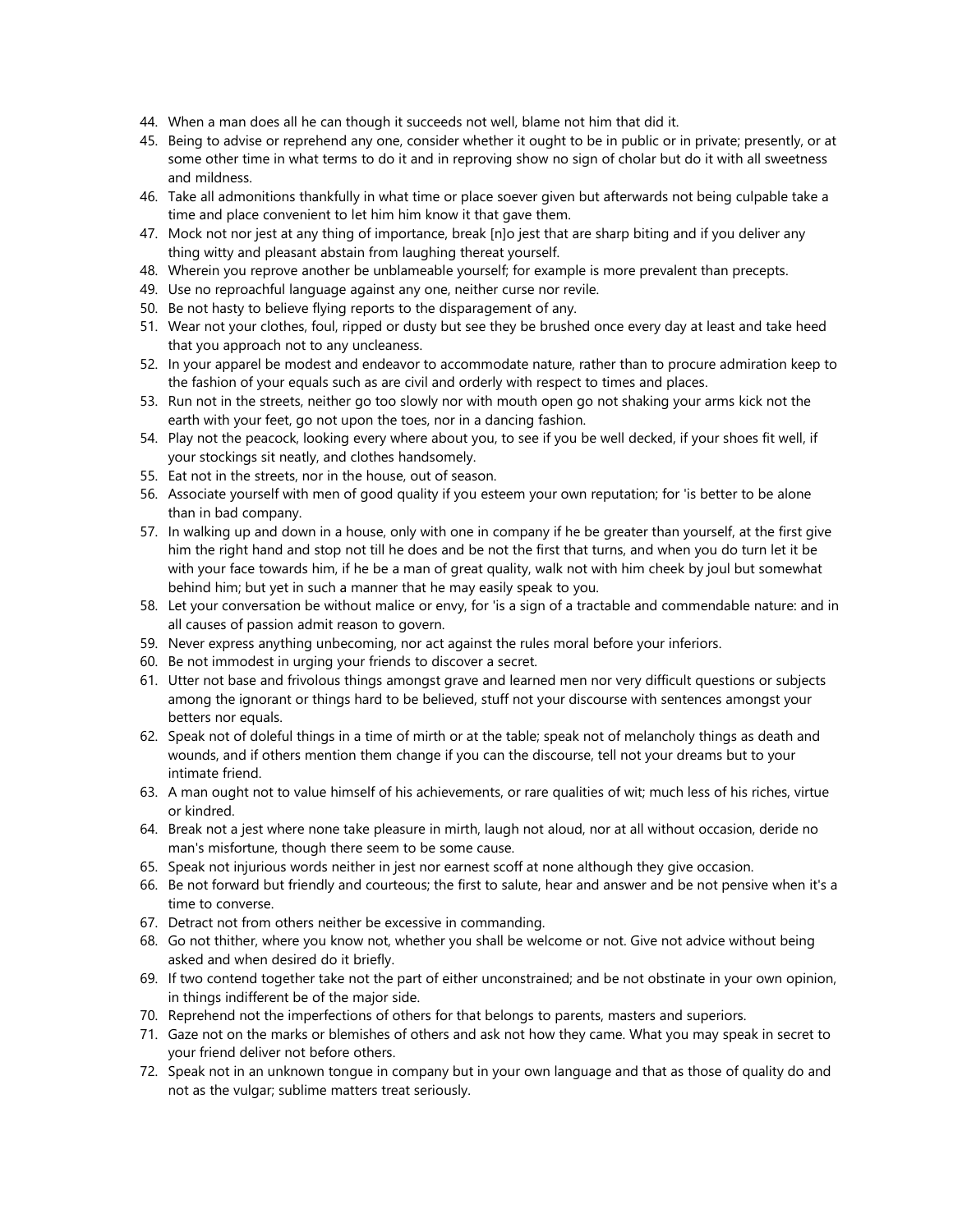- 73. Think before you speak, pronounce not imperfectly nor bring out your words too hastily but orderly and distinctly.
- 74. When another speaks be attentive your self and disturb not the audience, if any hesitate in his words help him not nor prompt him without desired, interrupt him not, nor answer him till his speech be ended.
- 75. In the midst of discourse ask not of what one treateth but if you perceive any stop because of your coming you may well intreat him gently to proceed: If a person of quality comes in while your conversing it's handsome to repeat what was said before.
- 76. While you are talking, point not with your finger at him of whom you discourse nor approach too near him to whom you talk especially to his face.
- 77. Treat with men at fit times about business and whisper not in the company of others.
- 78. Make no comparisons and if any of the company be commended for any brave act of virtue, commend not another for the same.
- 79. Be not apt to relate news if you know not the truth thereof. In discoursing of things you have heard name not your author, always a secret discover not.
- 80. Be not tedious in discourse or in reading unless you find the company pleased therewith.
- 81. Be not curious to know the affairs of others neither approach those that speak in private.
- 82. Undertake not what you cannot perform but be careful to keep your promise.
- 83. When you deliver a matter do it without passion and with discretion, however mean the person be you do it too.
- 84. When your superiors talk to any body hearken not neither speak nor laugh.
- 85. In company of these of higher quality than yourself speak not til you are asked a question then stand upright, put off your hat and answer in few words.
- 86. In disputes, be not so desirous to overcome as not to give liberty to each one to deliver his opinion and submit to the judgment of the major part especially if they are judges of the dispute.
- 87. Let thy carriage be such as becomes a man grave settled and attentive to that which is spoken. Contradict not at every turn what others say.
- 88. Be not tedious in discourse, make not many digressions, nor repeat often the same manner of discourse.
- 89. Speak not evil of the absent for it is unjust.
- 90. Being set at meat scratch not neither spit, cough or blow your nose except there's a necessity for it.
- 91. Make no show of taking great delight in your victuals, feed not with greediness; cut your bread with a knife, lean not on the table neither find fault with what you eat.
- 92. Take no salt or cut bread with your knife greasy.
- 93. Entertaining any one at the table, it is decent to present him with meat; undertake not to help others undesired by the master.
- 94. If you soak bread in the sauce let it be no more than what you put in your mouth at a time and blow not your broth at table but stay till cools of it self.
- 95. Put not your meat to your mouth with your knife in your hand neither spit forth the stones of any fruit pie upon a dish nor cast anything under the table.
- 96. It's unbecoming to stoop much to one's meat. Keep your fingers clean and when foul wipe them on a corner of your table napkin.
- 97. Put not another bit into your mouth till the former be swallowed. Let not your morsels be too big for the iowls.
- 98. Drink not nor talk with your mouth full; neither gaze about you while you are drinking.
- 99. Drink not too leisurely nor yet too hastily. Before and after drinking, wipe your lips; breathe not then or ever with too great a noise, for it's uncivil.
- 100. Cleanse not your teeth with the table cloth napkin, fork, or knife; but if others do it, let it be done without a peep to them.
- 101. Rinse not your mouth in the presence of others.
- 102. It is out of use to call upon the company often to eat; nor need you drink to others every time you drink.
- 103. In the company of your betters, be not longer in eating than they are; lay not your arm but only your hand upon the table.
- 104. It belongs to the chiefest in company to unfold his napkin and fall to meat first, but he ought then to begin in time and to dispatch with dexterity that the slowest may have time allowed him.